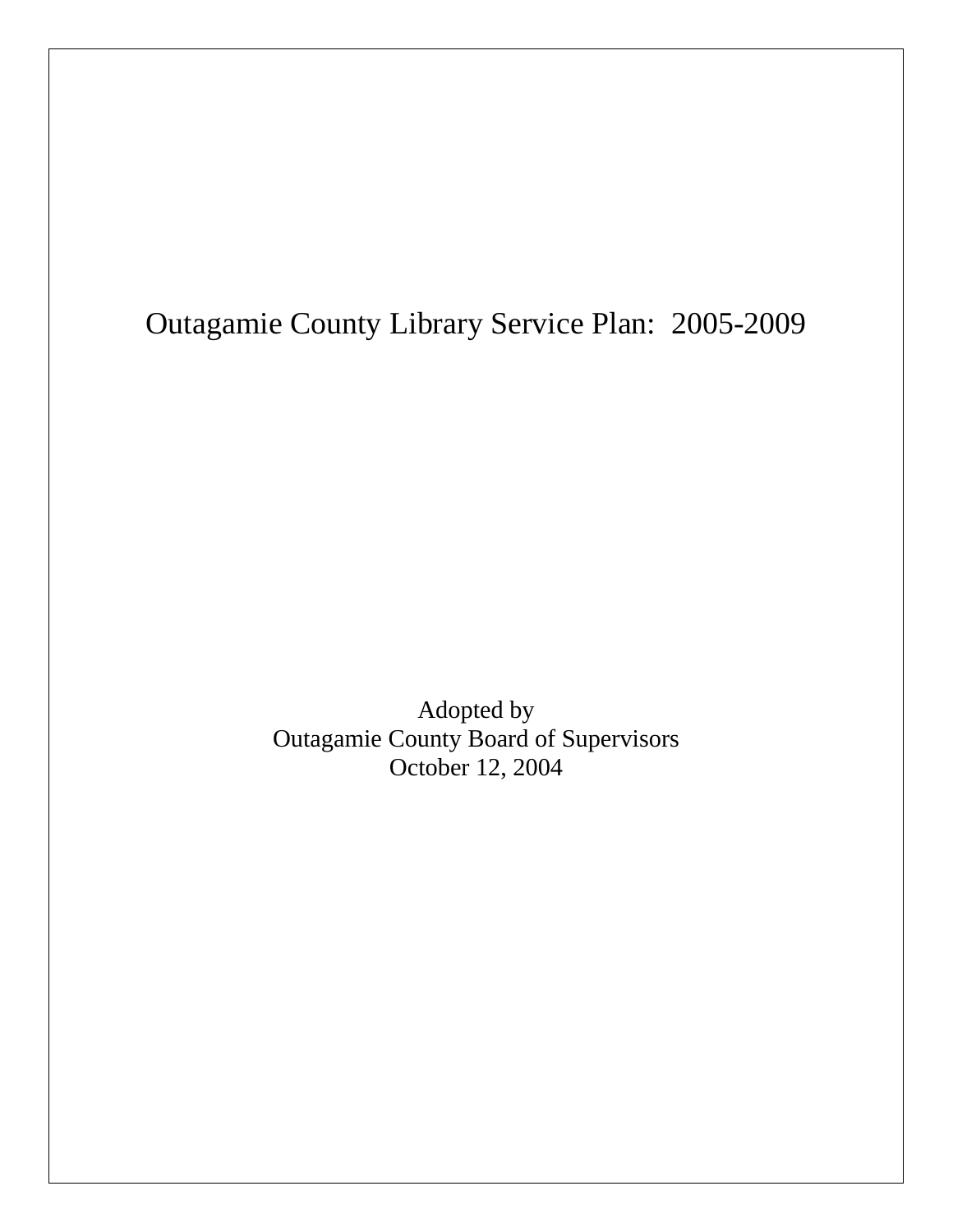# **Outagamie County Library Service Plan: 2005-2009**

## **Introduction**

Under Wisconsin law, counties that participate in public library systems are responsible for providing library services to county residents who reside outside of communities that maintain their own libraries. Because Outagamie County is a member of the Outagamie Waupaca Library System (OWLS), it is required to engage in regular planning to ensure that county residents have access to adequate library services.

While county library service plans can address any appropriate issues, *Wisconsin Statutes* Section 43.11 requires that the Outagamie County plan address at least the following:

- How public library service will be provided to residents of those municipalities in Outagamie County not maintaining a public library.
- The method and level of funding to be provided by the County in order to implement services described in the plan, including the reimbursement of municipal libraries for providing countywide library service.
- A method for allocating membership on the OWLS Board between Outagamie and Waupaca Counties.

The Outagamie Waupaca Library System Board solicited input from representatives of municipal libraries in the County, developed the plan, held a public hearing, and presented it to the County Board of Supervisors for approval. This plan supersedes the *Outagamie County Library Service Plan: 2000-2004*.

### **Review of the 2000-2004 County Library Service Plan**

The OWLS Board's review of library service in Outagamie County indicates that the 2000-2004 Plan has been generally effective. Public libraries in the county have continued to do a good job of making high quality library services available to all residents of the county. Participation in OWLS has been good for public libraries and library service in the county, and OWLS has done a good job of coordinating countywide library service, including managing the annual budget process. The principles articulated in the 2000-2004 Plan (Appendix A) continue to be valid and have guided the development of this plan.

Compensation to municipal libraries continues to be the most significant issue that needs to be addressed by the plan. The current system of paying for library services (i.e., residents of communities with libraries support them through their local property taxes, and all other county residents pay for library service as part of their county taxes) has the potential to be fair and equitable for all parties. However, two specific problems have plagued the funding mechanism contained in the 2000-2004 Plan. Libraries are being compensated for a decreasing portion of their costs, and libraries are not being compensated at the same rate.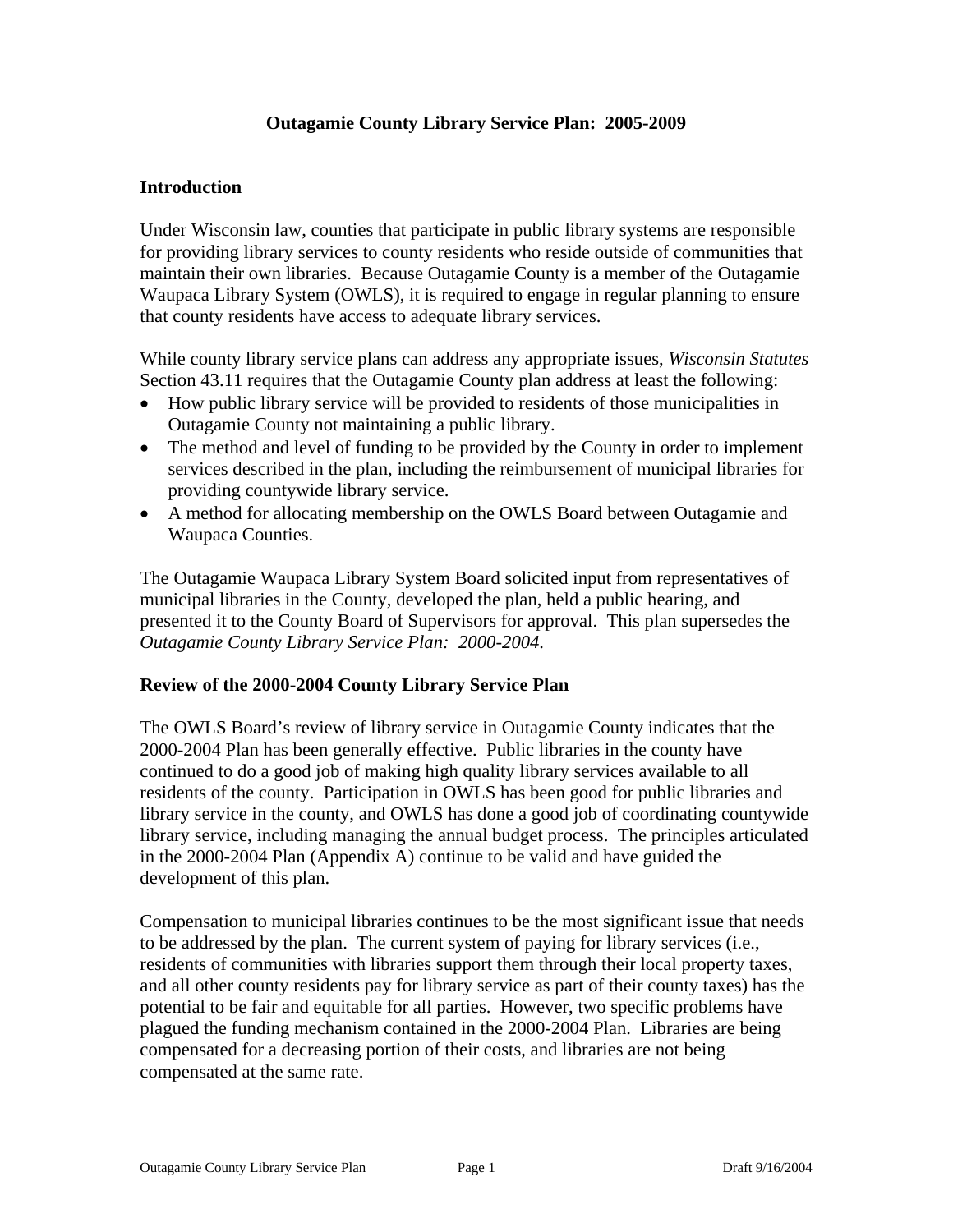Another issue facing some Outagamie County public libraries is intersystem service. Libraries in municipalities located near the county line often provide significant levels of service to residents of other counties and do not always receive sufficient compensation.

## Decreasing Funding Percentage

Because the amount and the cost of library service provided to the county by municipal libraries has increased more rapidly than the county's reimbursements, the county is paying a decreasing percentage of the funding formula.



Percentage for a given year represents the portion of costs actually paid.

A 2000-2004 Plan goal was to compensate public libraries at 100% of the funding formula. This year libraries will be compensated at an average rate of 75.8%. At the current rates of increase in library expenditures, library use, and county funding, county funding is likely to drop to the 70% statutory minimum by 2006.

The fact that libraries are not fully compensated for the county service they provide also contributes to the disparity in the levels of support for library service between municipalities with libraries and the remainder of the county. A result of receiving less than 100% funding is that municipal residents provide higher levels of support to subsidize the use of their libraries by non-residents.

|                          | Per Capita | Tax Rate | \$100,000 Home |
|--------------------------|------------|----------|----------------|
| <b>Municipal Average</b> | \$40.05    | \$0.925  | \$92.55        |
| Outagamie County         | \$14.93    | \$0.226  | \$22.61        |
| Outagamie Co. - 100%     | \$18.45    | \$0.279  | \$27.93        |

### **Comparison of 2003 Library Support**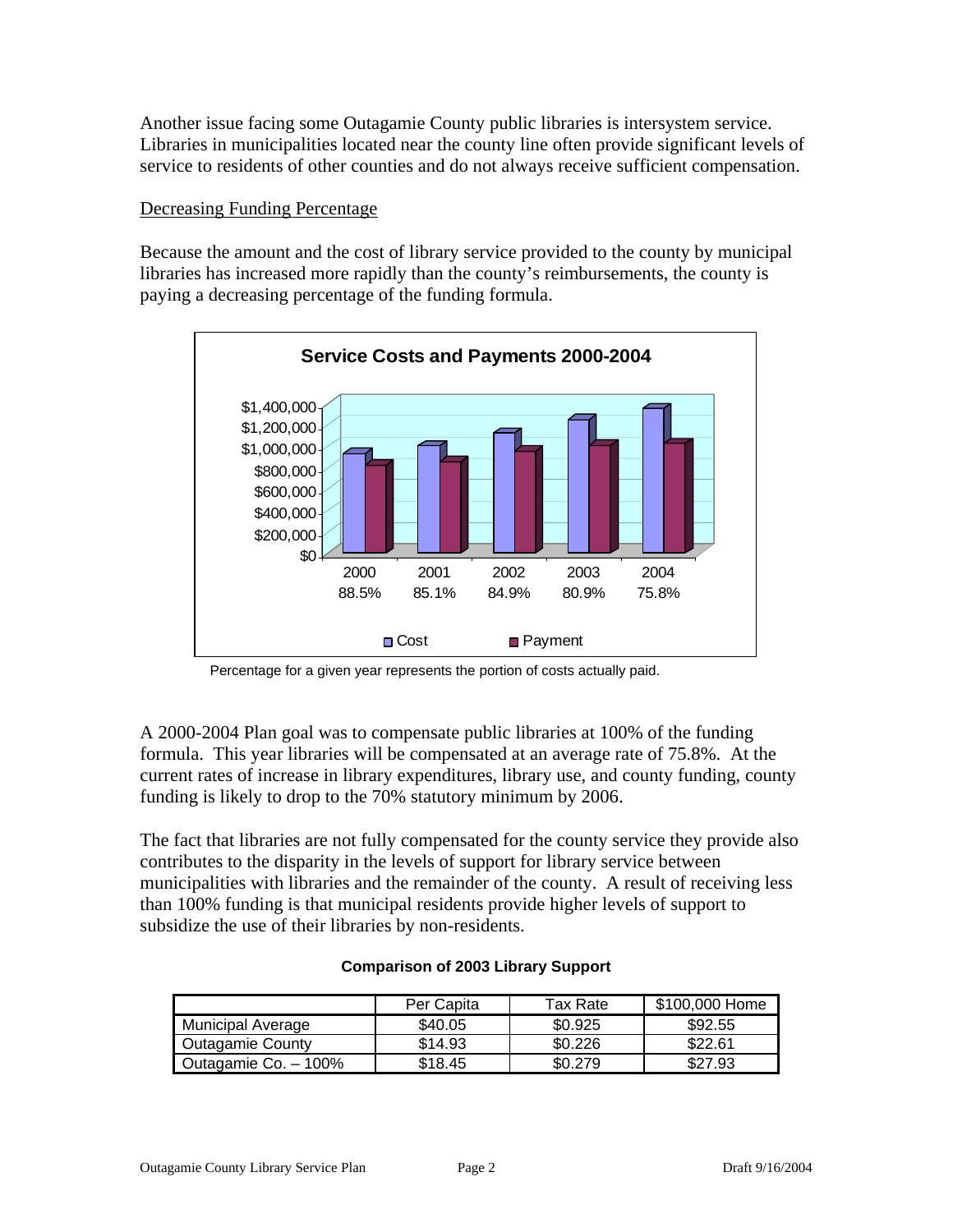## Variation in Funding Percentages

Under 2000-2004 Plan, Outagamie County began using the state's new statutory funding formula in place of the funding methodology adopted in 1992. The two formulas were very different from each other, and they produced significantly different results for individual libraries. Library payments for 2000, which were based on the old funding methodology, converted to levels ranging from 49.5% to 121.6% of the statutory formula.

The 2000-2004 Plan recognized that "the switch to the new formula would need to be gradual in order to reduce the negative impact on some libraries" and that it would be "likely to take a number of years for Outagamie County to achieve full funding." The Plan also assumed that by increasing payments to libraries receiving the lowest funding percentages more than payments to libraries receiving the highest funding levels, the variation in funding percentages would be reduced over time.

While the situation has improved, because service costs have increased more than anticipated and county payments did not increase as much as anticipated, there continue to be significant variations in funding percentages among the libraries. In 2004, libraries received funding levels ranging from 70% to 94.2% of the statutory funding formula.

| Funding %  | 2000 | 2004 |
|------------|------|------|
| < 70       |      |      |
| $71 - 80$  |      |      |
| $81 - 90$  |      |      |
| $91 - 100$ |      |      |
| >100       |      |      |

**2000 and 2004 Funding Percentages**

Number of Libraries Receiving Funding within Various Percentage Ranges

Clearly, it is not equitable for some libraries to be regularly receiving reimbursements at a higher level than other libraries, and it does not appear that the current methodology would rectify this problem in the near future. Consequently, it is a priority for Outagamie County to reimburse all libraries at the same percentage level by the 2007 budget year.

# **Recommended Funding Methodology**

The OWLS Board recommends the following funding methodology, which is based largely on a modification of the statutory funding formula:

- 1. Determine Each Library's Cost of Service
	- a. A library's total operating expenditure in a given year, less capital expenditures and expenditures from federal sources, fines, fees, gifts, grants, or donations, is divided by the total number of items loaned (i.e., circulation) during the same year to determine the library's cost per loan.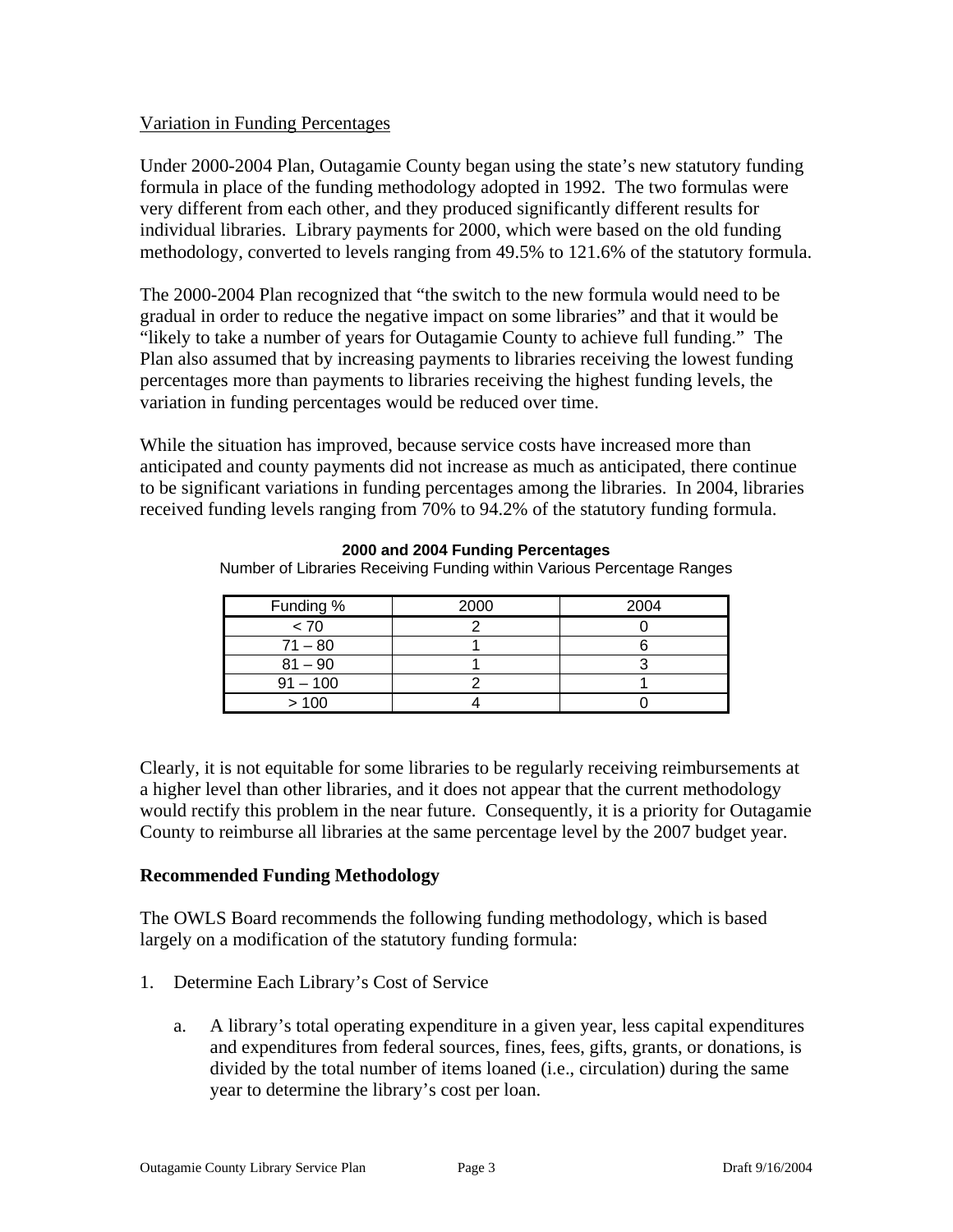- b. A library's cost per loan is multiplied by its number of loans to county residents living in jurisdictions that do not maintain libraries to determine the library's cost of service provided to the county.
- 2. Determine Minimum and Maximum Funding Percentages (2005 2006)

For the 2005 and 2006 budgets, minimum and maximum funding percentages will be established in order to work toward funding all libraries at the same level in 2007. Beginning in 2007, all libraries will be funded at the same level, and this step will no longer be necessary.

- 3. Determine Each Library's Payment
	- a. All libraries must receive an amount at least equal to the minimum funding level. Any library that was paid an amount during the previous budget year that is less than the minimum funding level will have its appropriation increased to the minimum funding level for the current year.  $(2005 - 2006)$
	- b. No library can receive an amount more than the maximum funding level. Any library that was paid an amount during the previous budget year that is more than the maximum funding level will have its appropriation reduced to the maximum funding level for the current year. (2005 – 2006)
	- c. In 2005, all other libraries (i.e., libraries receiving more than the minimum and less than the maximum funding level) will receive a .75% increase. In 2006, libraries receiving more than the minimum and less than the maximum funding level will receive the same appropriation that was received during the previous budget year. (2005 – 2006)
	- d. All libraries will receive payments at the same funding level.  $(2007 2009)$
	- e. Each library's payment under the county formula will be compared to the statutory minimum funding level for that library. If a library's funding under the county's formula is less that the required state minimum, its appropriation will be increased to the required minimum amount.  $(2005 - 2009)$
- 4. Beginning in 2008, and in each succeeding year, the budget request shall contain an amount sufficient to increase the overall funding level by at least 1% in order to work toward achieving a 100% funding level.
- 5. Annually, OWLS will coordinate the budget request process and the distribution of the budget appropriation.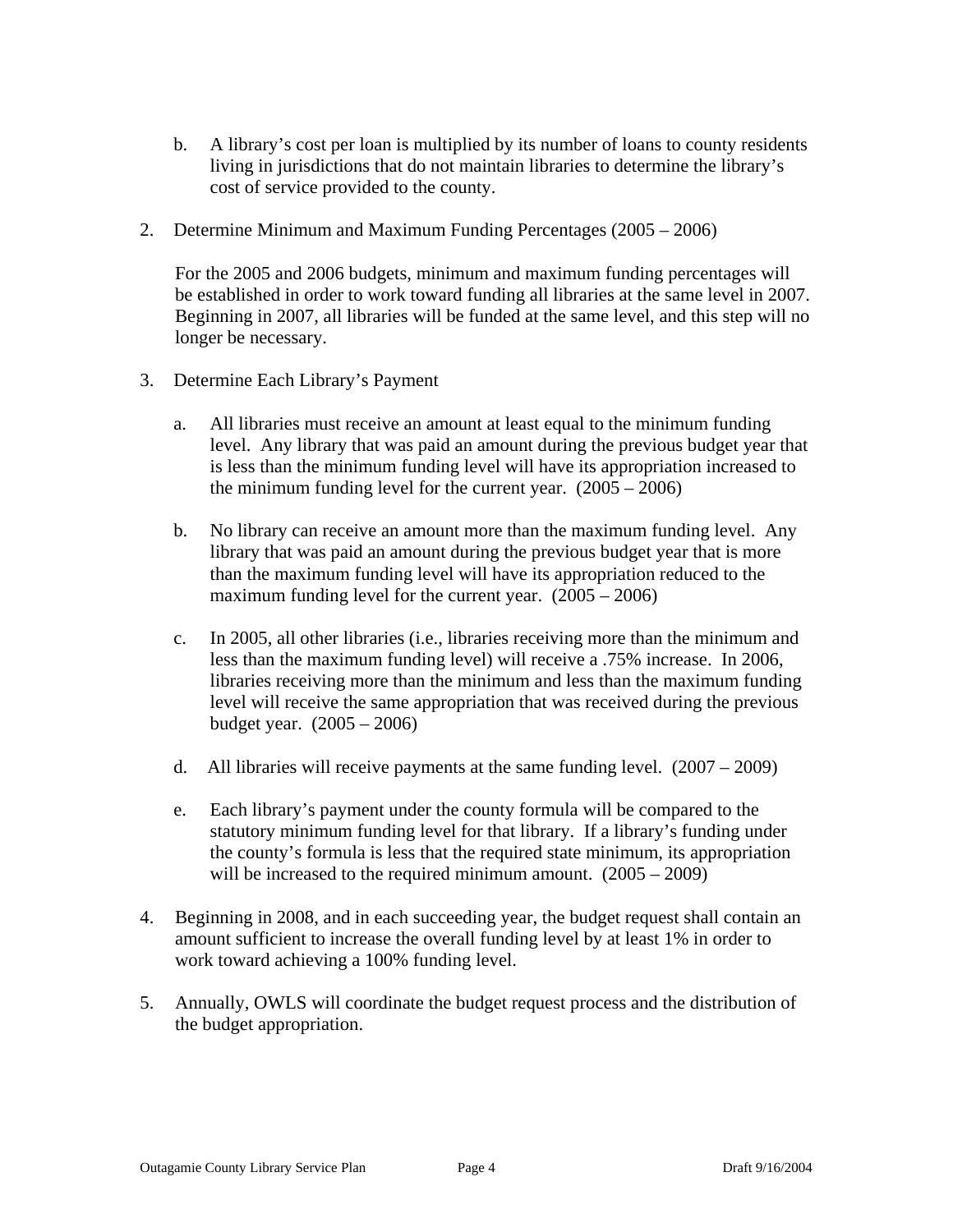6. The OWLS Board will monitor the effectiveness of this funding methodology and recommend any changes to the Outagamie County Finance Committee. In 2009, this methodology will be evaluated by a new County Library Planning Committee.

## Rationale

It is recommended that the funding methodology be based only upon municipal costs. The OWLS Board supports the philosophy that Outagamie County should be reimbursing the cities and villages for their actual governmental costs, not for library operating costs that are supported by gifts, grants, donations, or miscellaneous income generated by the library. This change will increase the county's overall funding level and make it easier to achieve the goal of providing 100% funding. This approach also provides a more equitable distribution of county funding because some libraries receive significantly more non-governmental funding than others.

In order to get all libraries to the same funding level, it will be necessary to set minimum and maximum funding percentages for the next two years. Unless the county increases its annual library budgets significantly during this period, some libraries will receive cuts in their appropriations. It can be argued that this is appropriate because they have been receiving a higher level of funding than other libraries in the county.

Finally, it is recommended that OWLS continue to be the agent to coordinate the annual budget process.

# **Goals and Objectives**

Goal A: To continue membership in OWLS in order to ensure that all residents of Outagamie County have access to all library services provided by all public libraries in the county and library system.

### Objectives:

- 1. Outagamie County shall regularly meet all statutory requirements in order to continue its membership in OWLS. (2005-2009)
- 2. Outagamie County shall regularly appoint ten members to the OWLS Board in accordance with this plan and with Section 43.19, *Wisconsin Statutes.* (2005-2009)
- 3. Outagamie County shall designate the OWLS Board to coordinate the implementation of countywide library services. (2005-2009)
- 4. Outagamie County shall encourage all municipal libraries in the county to continue their memberships in OWLS. (2005-2009)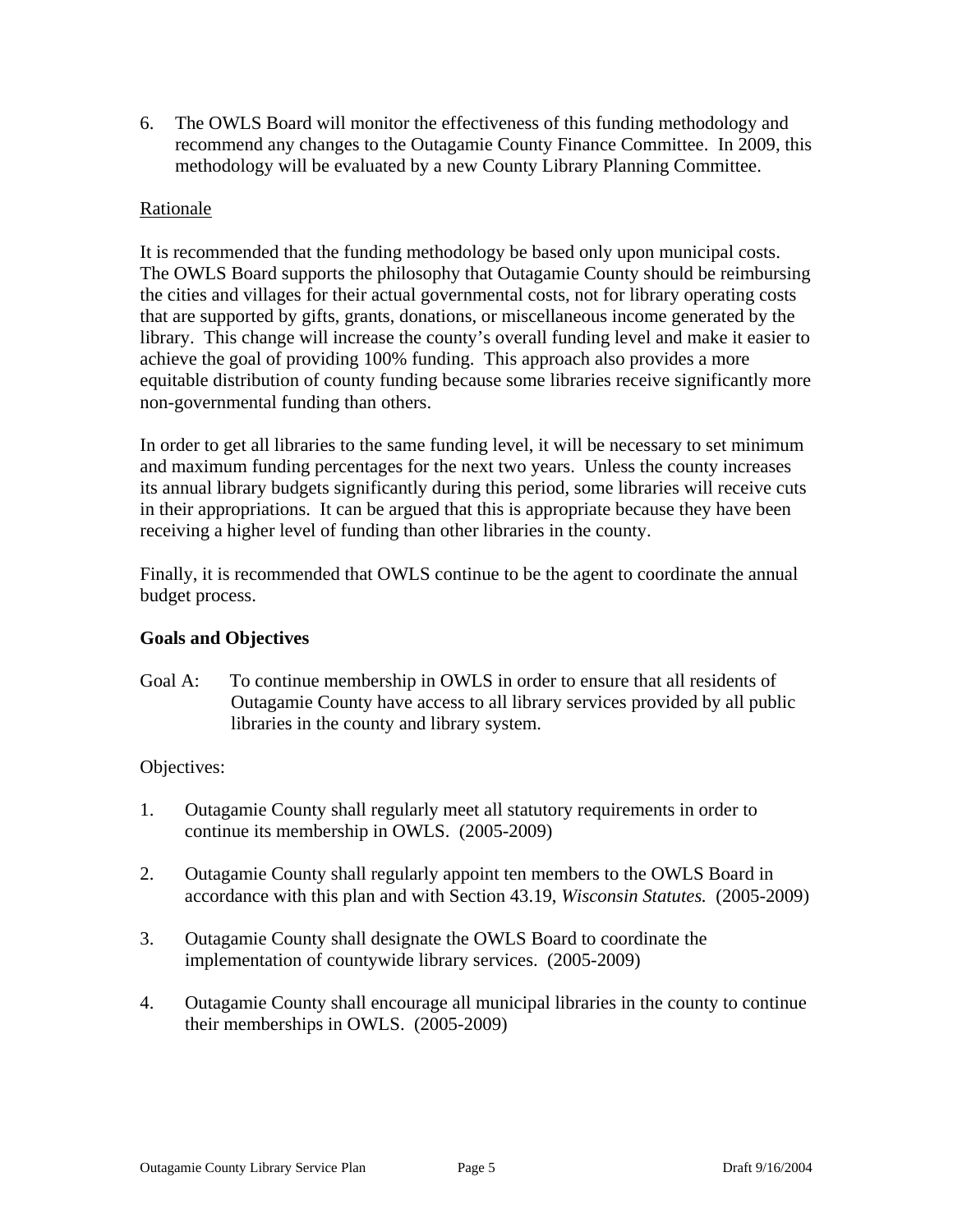- 5. OWLS shall continue working with neighboring systems and counties to resolve intersystem service inequities so that Outagamie County libraries are compensated adequately for providing services to residents of other systems. (2005-2009)
- Goal B: To compensate public libraries at 100% of the funding methodology included in this plan for providing service to county residents residing in jurisdictions without local libraries.

## Objectives:

- 1. OWLS shall annually collect circulation and expenditure data from municipal public libraries in the county and prepare a library budget request based on the County's funding methodology. (2005-2009)
- 2. OWLS shall annually submit the library budget request to Outagamie County in accordance with county and statutory deadlines. (2005-2009)
- 3. Outagamie County shall annually appropriate funding to compensate municipal libraries for providing services to residents of jurisdictions without local libraries. (2005-2009)
- 4. Outagamie County shall pay its annual library appropriation to OWLS for distribution to the appropriate municipal libraries. (2005-2009)
- Goal C: To engage in continuous planning and education regarding the provision of public library services to Outagamie County residents.

### Objectives:

- 1. The OWLS Board shall annually review this plan and shall forward to the Finance Committee any recommended revisions. (2005-2009)
- 2. Outagamie County shall appoint a library planning committee to revise this plan or develop a new county library service plan whenever warranted. (2005-2009)
- 3. Outagamie County shall appoint a library planning committee to revise this plan or develop a new county library service plan. (2009)
- 4. OWLS shall regularly provide detailed statistical information to all municipal libraries about services provided to residents of all jurisdictions within the county. (2005-2009)
- 5. Outagamie County shall encourage all municipal libraries in the county to regularly share information with town and county officials about library use by their constituents. (2005-2009)